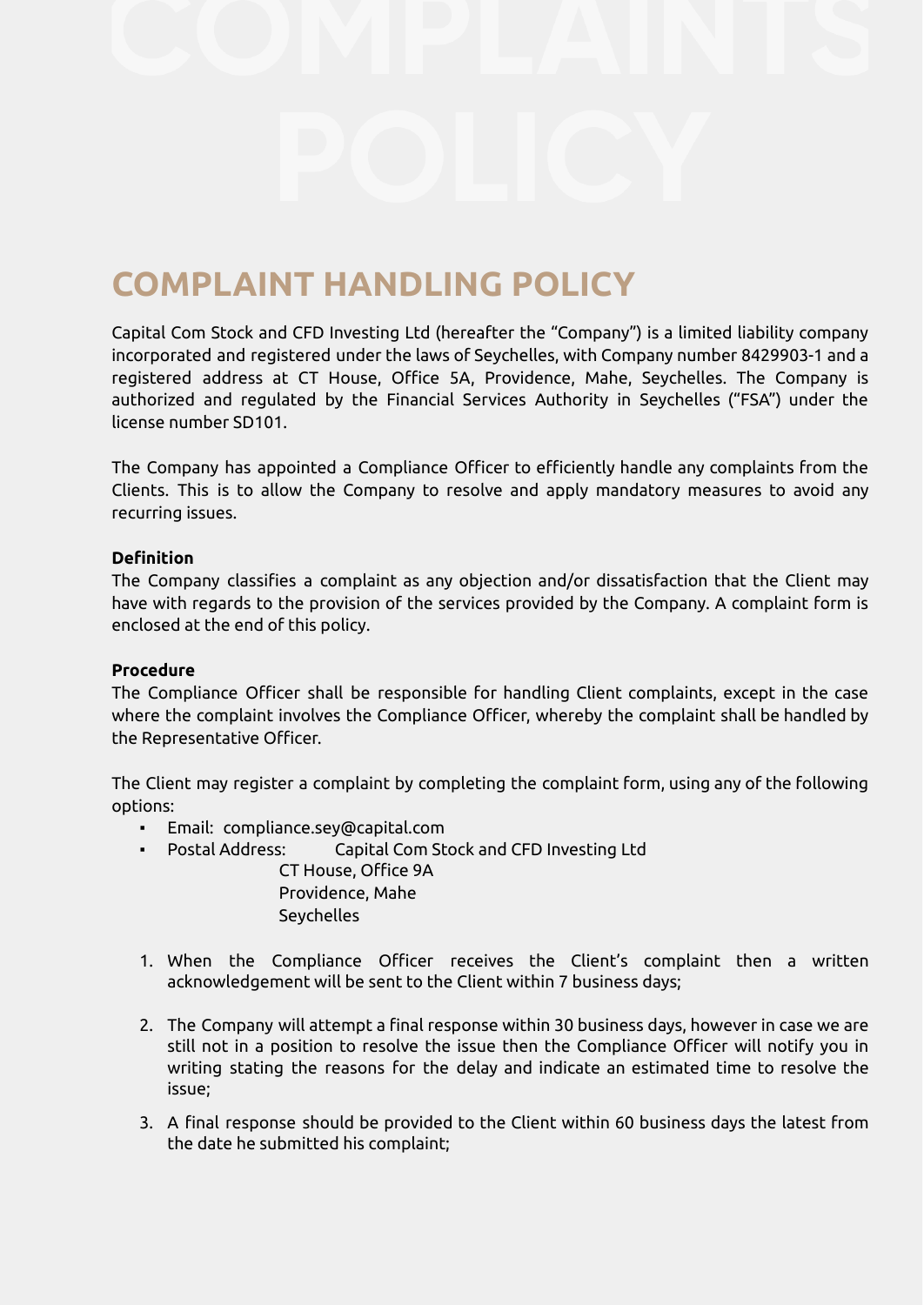

4. In the case where the complainant is still not satisfied with the Company's final response, then the complainant can refer his complaint with a copy of the Company's final response to the Financial Services Authority (FSA) in Seychelles for further examination.

## **The contact details for the Financial Services Authority (FSA) in Seychelles are set out below:**

| Address: | PO Box 991<br>Bois de Rose Avenue<br>Roche Caiman Victoria, Mahe, Republic of Seychelles |
|----------|------------------------------------------------------------------------------------------|
|          |                                                                                          |
| Phone:   | $(+248)$ 438 08 00                                                                       |
| Fax:     | $(+248)$ 438 08 88                                                                       |
| Email:   | complaints@fsaseychelles.sc                                                              |
| Website: | http://fsaseychelles.sc/index.php/contact-us                                             |

#### **Client Records**

The Client should provide all relevant documentations as well as any additional information requested by the Compliance Officer in order to ensure all records are collected and the complaint is properly resolved on time.

All records will be kept safe as per local requirements and for a period of seven (7) years.

[The complaint form can be found in the next page]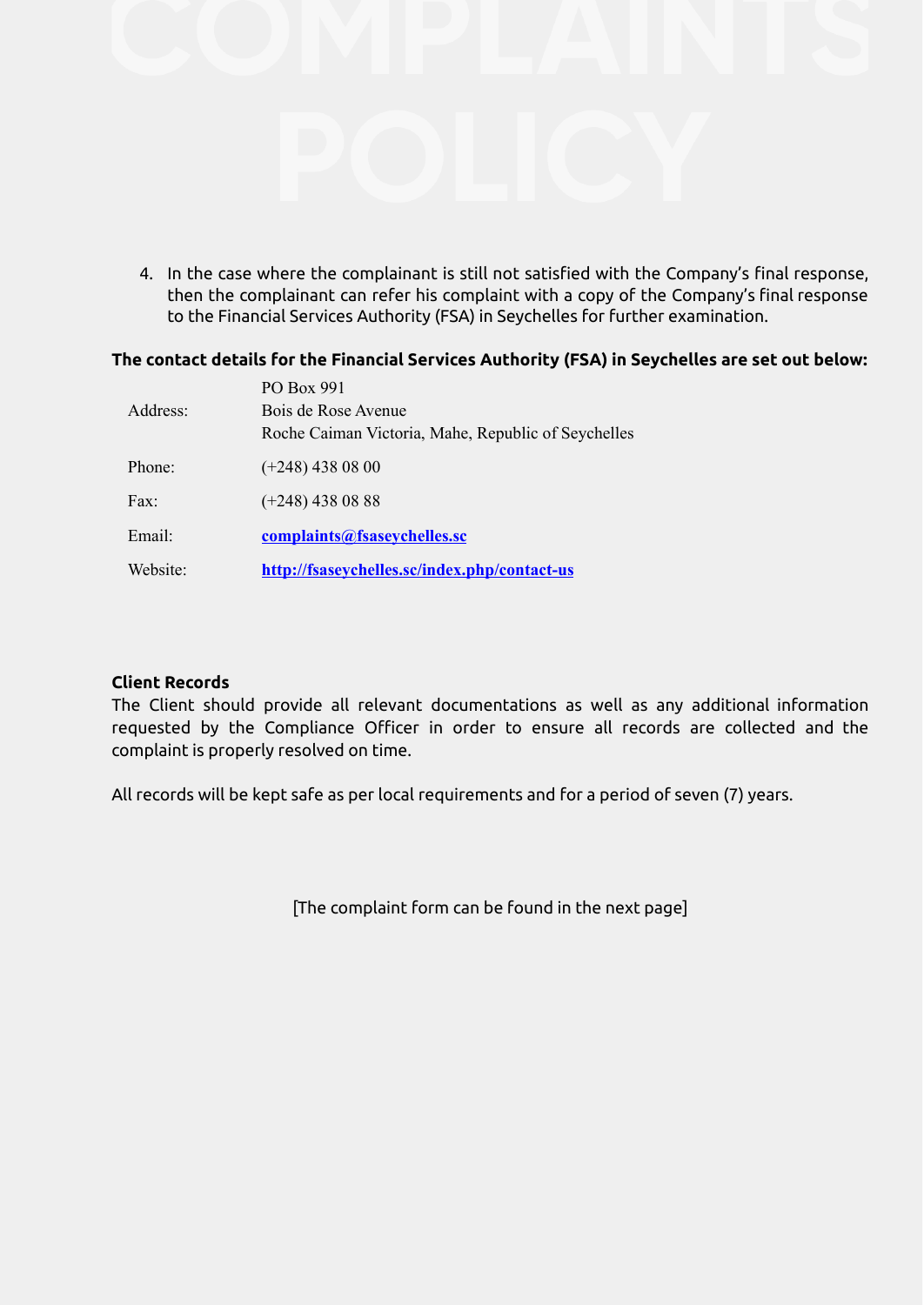## **Complaint Form**

### **A. Client Information:**

| Name:    | Account Number:   |
|----------|-------------------|
| Address: | Telephone Number: |

**A.**

## **B. Brief Summary of the Complaint:**

Please describe the product or service you are complaining about (*description, evidence, amount and suggested way to be solved):*

*- Please enclose any other relevant documentation that may help us to handle the complaint.*

\_\_\_\_\_\_\_\_\_\_\_\_\_\_\_\_\_\_\_\_\_\_\_\_ \_\_\_\_\_\_\_\_\_\_\_\_\_\_\_\_\_\_\_\_\_\_\_\_

*- Possible documentation to be provided (client statement, correspondence with the Company as well as any other supporting documentation to be requested by the Compliance Officer which is relevant to the Client's complaint)*

**Date and place Client Signature** 

| <i>For internal use only:</i>      |                        |  |  |
|------------------------------------|------------------------|--|--|
| Complaint Received By:             | Date:                  |  |  |
| Acknowledgement sent to Client:    | $\Box$ Yes - $\Box$ No |  |  |
| Informed Client of initial action: | $\Box$ Yes - $\Box$ No |  |  |